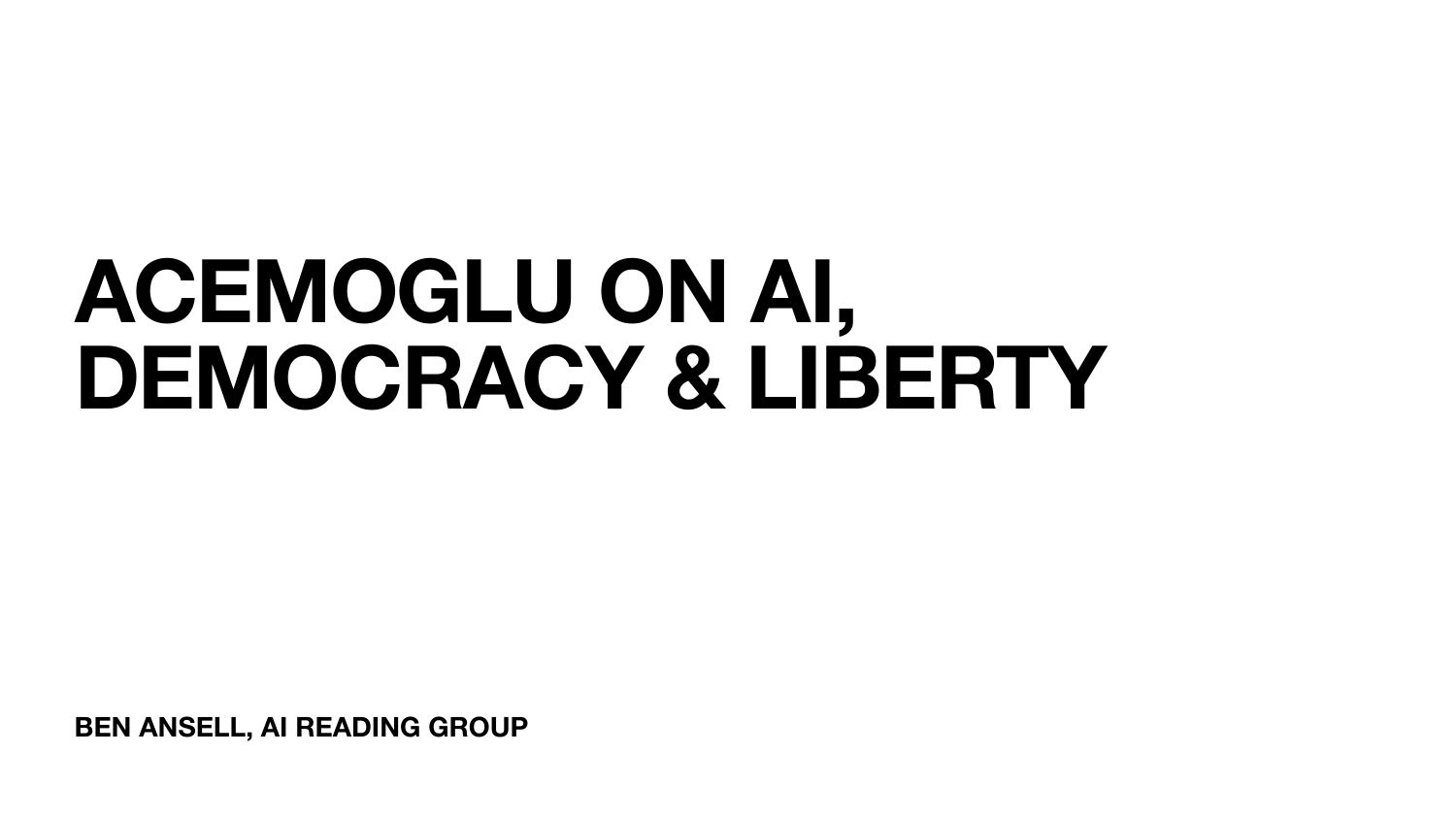### **AI & THREATS TO DEMOCRACY**

#### Acemoglu argues AI is ACCENTUATING existing 'bad' political in democracies

- 
- 1. POLARISATION IN LEGISLATURES
- 2. POLARISATION ONLINE
- 3. MONEY IN POLITICS
- Example of Cambridge Analytica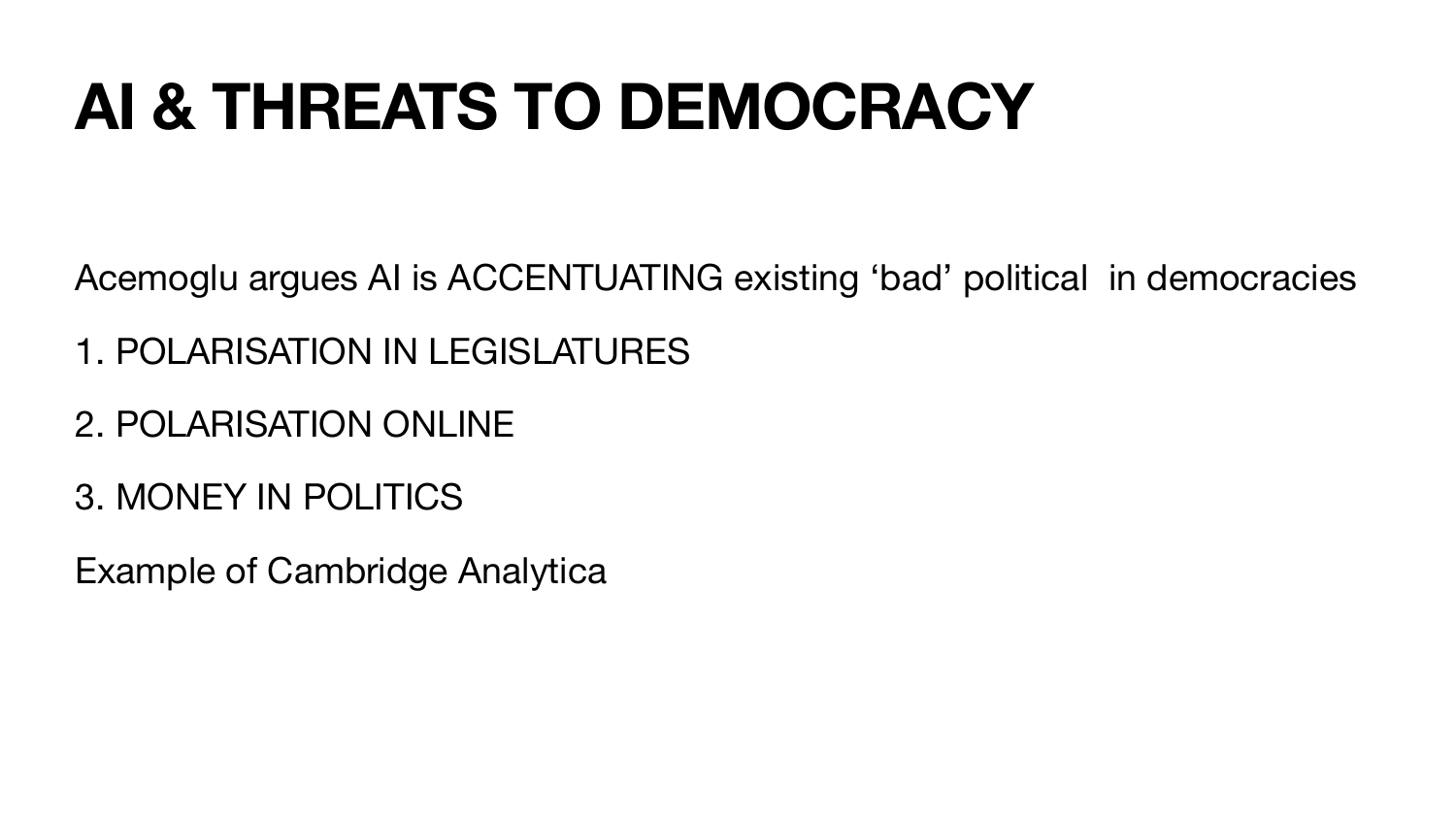- All these are absolutely true within the American context. But more widely?
- Polarization in legislatures largely depends on electoral rules if economy's divisions become wider (knowledge economy vs 'left behinds') this will translate very differently across countries.
- Social media may be especially pronounced in English-speaking countries because of 'global language of Twitter'. Elsewhere, it does seem to have bolstered populist movements because of OLDER people online.
- Money in politics also matters differently because of varied susceptibility of elections to campaign finance.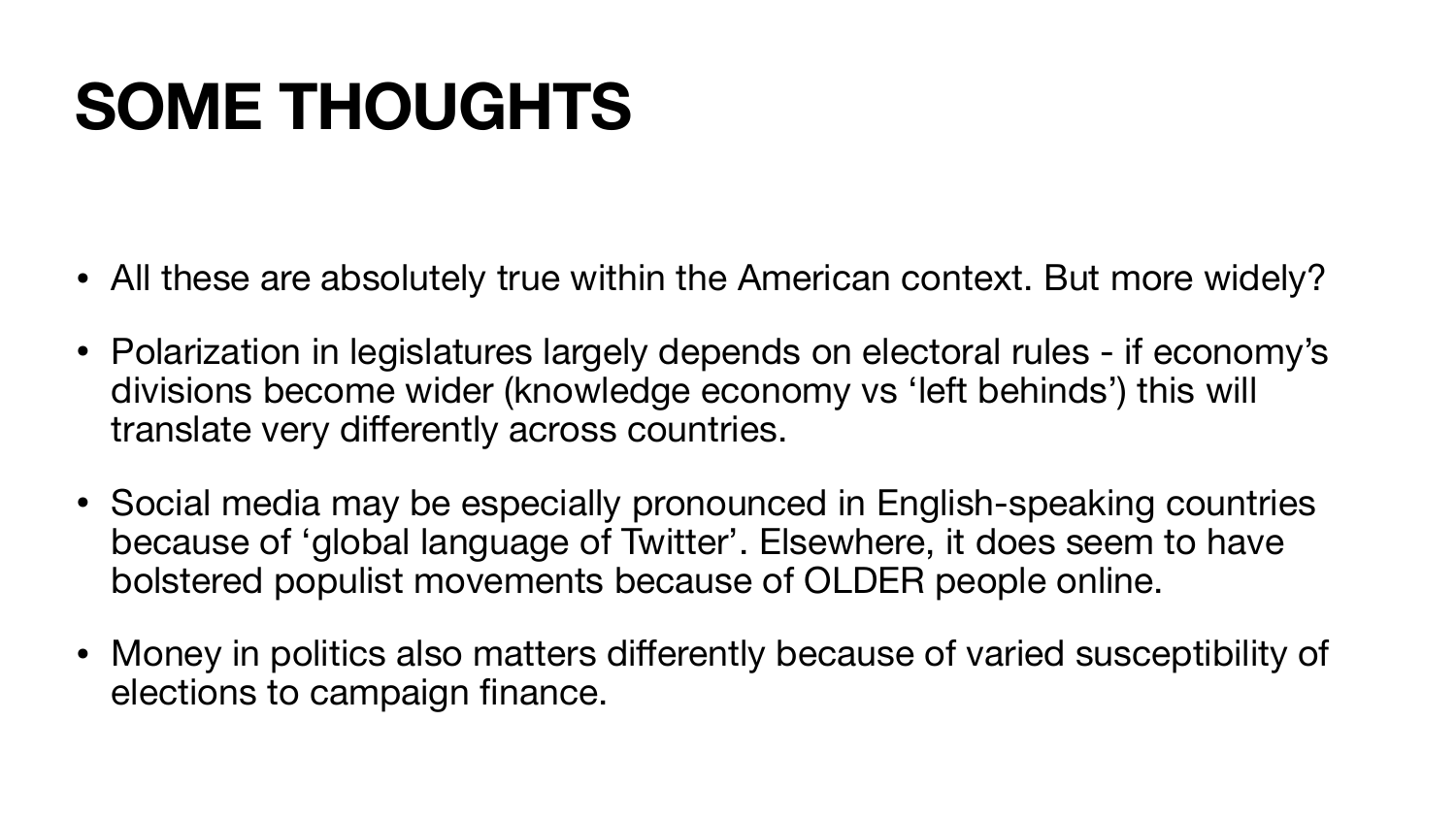## **AI & THREATS TO DEMOCRACY 2**

AI also prevents threats to countries BECOMING democracies by improving ability of autocratic governments to monitor and control citizens.

- 1. Facial Recognition
- 2. Mass surveillance and censorship of social media
- 3. AI military technologies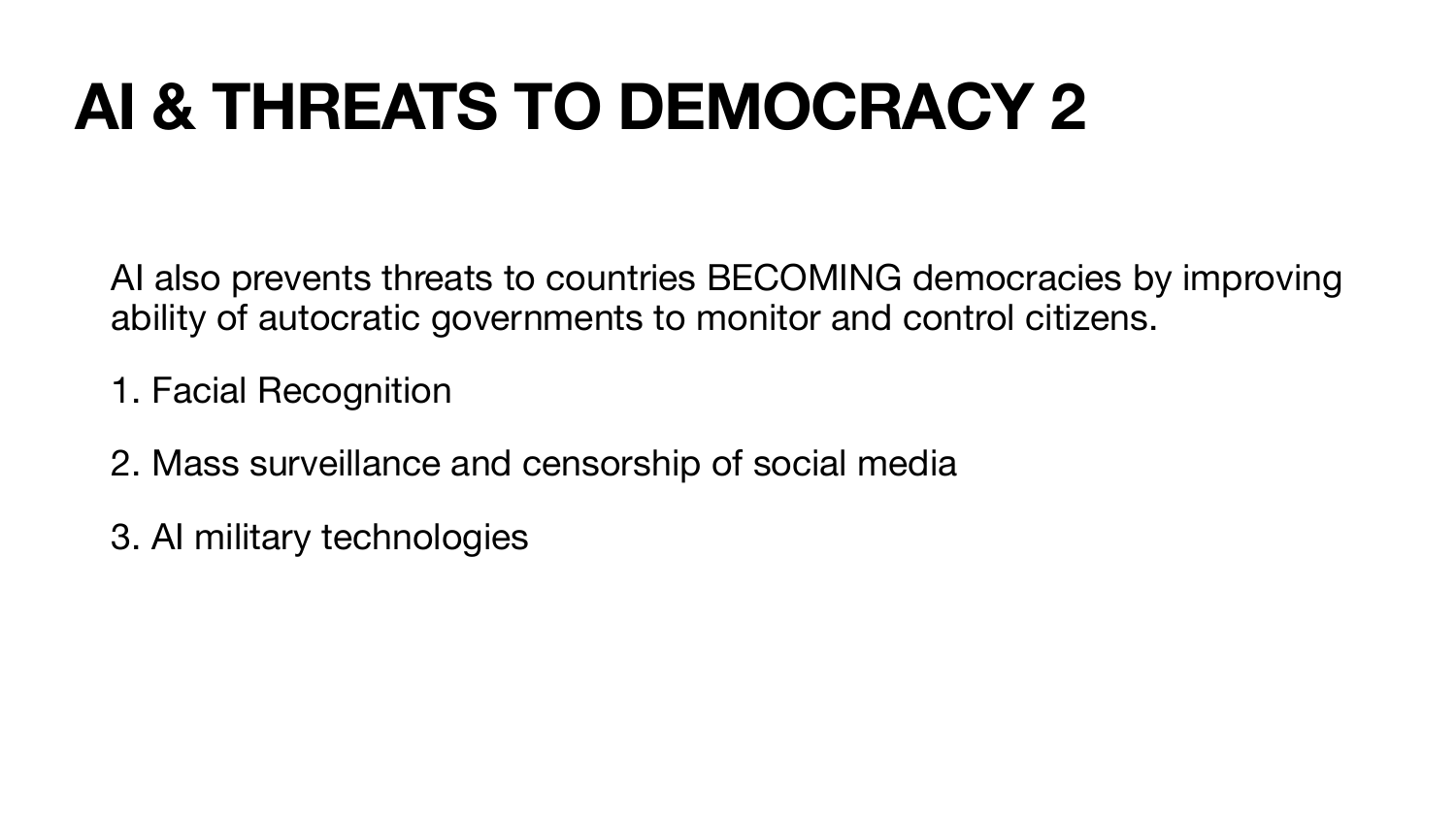• Important recent paper on 'AI-tocracy' (NBER 29466, Beraja et al) shows symbiotic relationship between CCP and facial recognition software (FRS)

• Unrest -> govt procurement of FRS -> FRS firms higher innovation rates ->

• Lethal autonomous weapons systems (LAWS) increasingly being purchased

- companies.
- improved crushing of dissent. Protests as training sets.
- by wealthy autocracies. Hard to track or control internationally.
- break link between growing wealth and higher Pr. of democratisation.

• Implication - AI accentuates ability of WEALTHY autocracies to survive - could

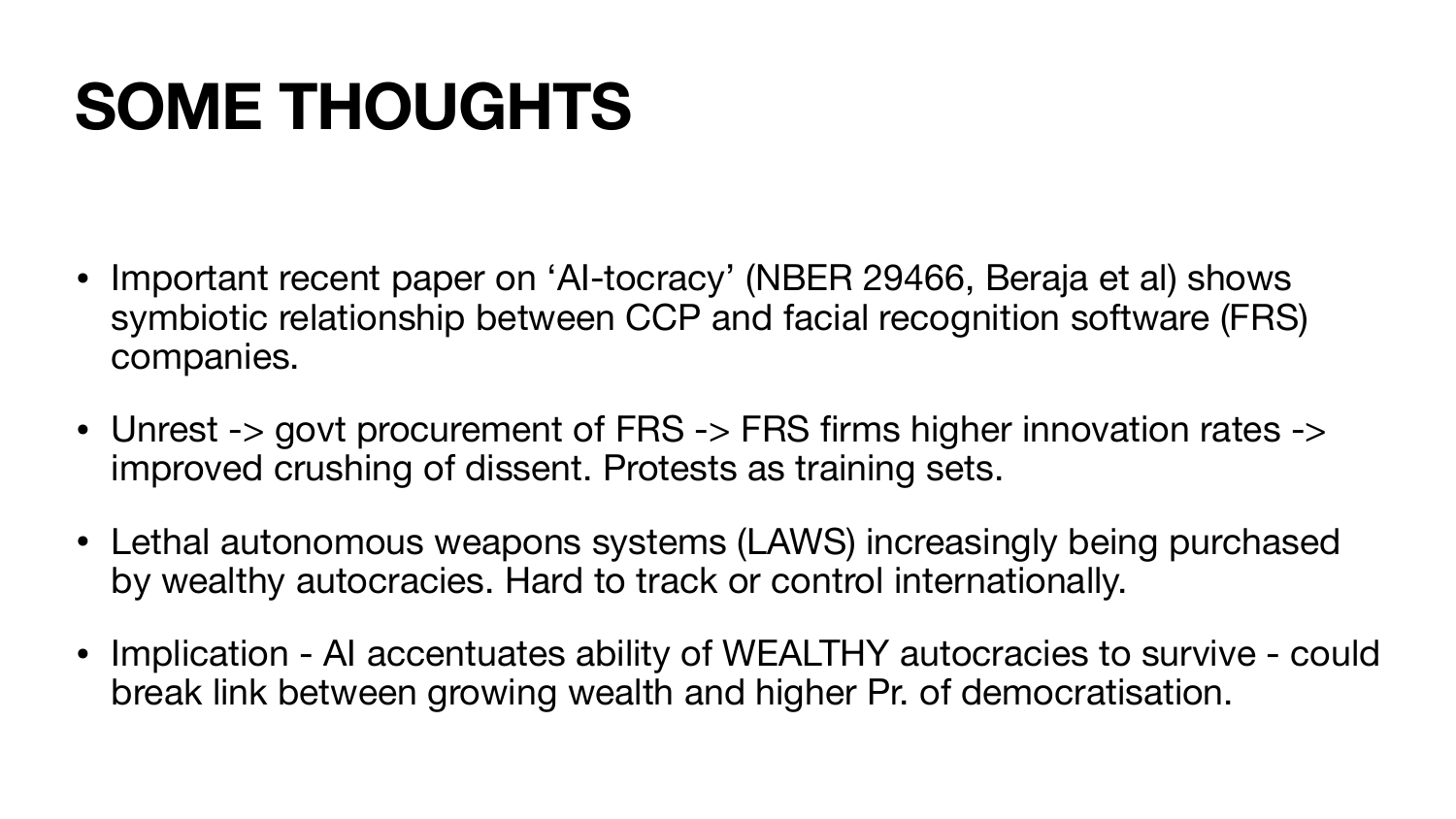### **AI & BENEFITS TO DEMOCRACY**

- AI could revolutionise education by providing personalised training
- AI can create new 'good jobs' in health, entertainment, and manufacturing
- AI could ENHANCE privacy and liberty through improved cryptography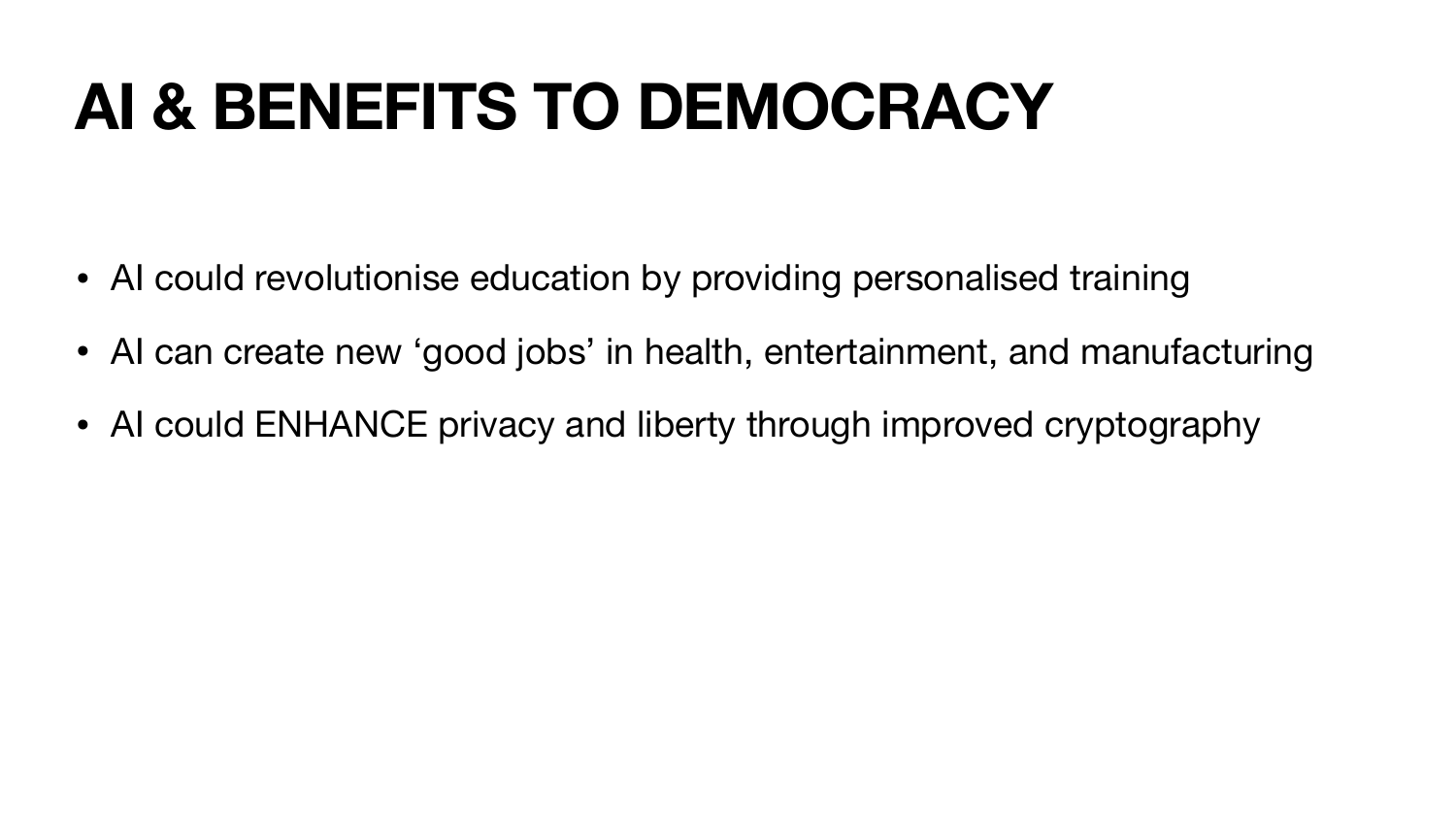• AI could potentially enhance process of democracy by facilitating 'voting on

- everything'
- Netflix but for politics. You liked this law, maybe you'll like this one.
- Voting avatars
- Fundamental problem of Arrow's Impossibility Theorem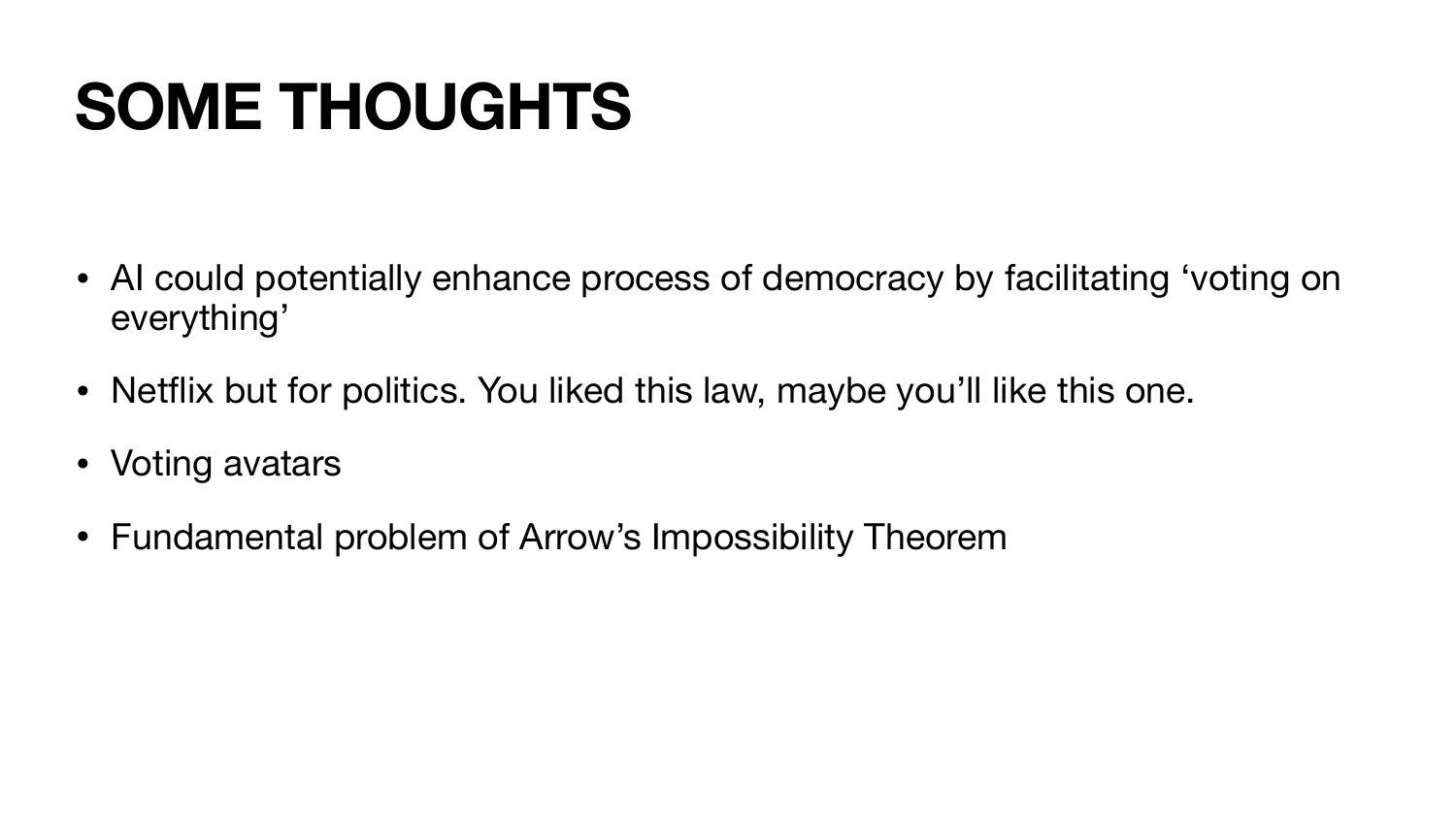### **ACEMOGLU'S SOLUTIONS**

- Government Investment to make sure AI is targeted to the production of 'good jobs'. Change in fiscal policy to equalise taxation of labor and AI-capital (e.g. South Korean shift in tax policy)
- Norms: need AI researchers to develop 'moral sense' of implications of AI.
- Democratic governance: need mass response to violations of AI norms e.g. 'social action' against companies selling facial recognition software.